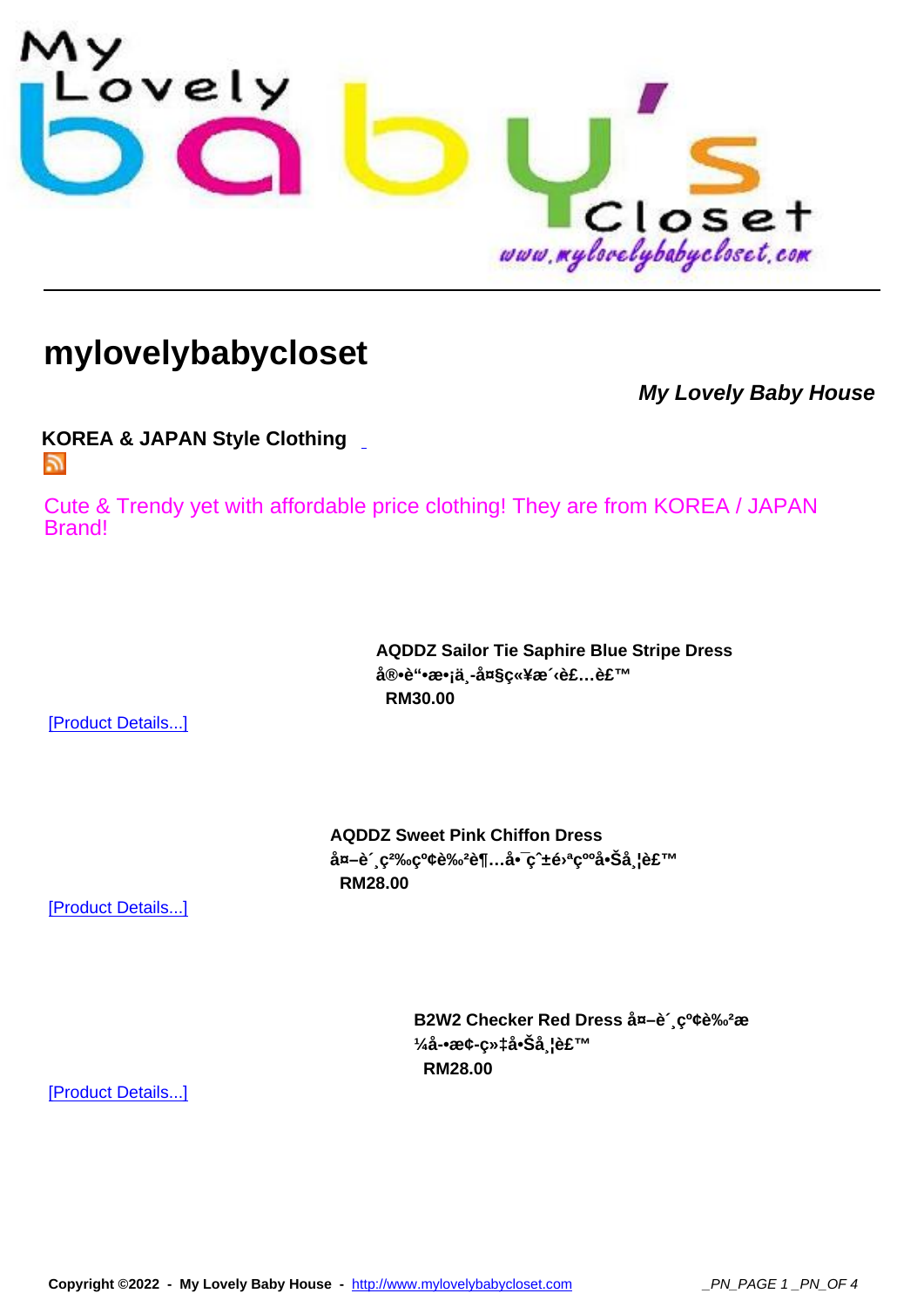**官网啌æ-¥å½©è™¹é›ªçººå•Šå¸¦è¡« RM26.00** 

[Product Details...]

**B2W2 Loves Pink 2 Pcs Set** å¤-è'<sub>.</sub>韩å••ç<sup>2</sup>‰çº¢è‰<sup>2</sup>å¿f型啰花纯棉å¥--装裙  **RM40.00** 

[Product Details...]

**B2W2 Ribbon White Dress** å¤-è (ç±3c™<sup>1</sup>/2è‰<sup>2</sup>è• e•¶c»"c<sup>o-</sup>棉èj£è£™  **RM26.00** 

[Product Details...]

**B2W2 Tigger Blue LS Top** æ·±è"•è‰<del>2</del>è·<sup>3</sup>è·<sup>3</sup>虎ç<sup>o−</sup>棉æ<sup>−</sup>›åœ^长袖  **RM28.00** 

[Product Details...]

**BABY'S Floral Layers Blue Dress** è"•è‰<sup>2</sup>满è<sup>0</sup>«ç¢Žèбæ¢-织å...¬ä<sub>,</sub>»è£™  **RM32.00** 

[Product Details...]

**BABY'S Floral Layers Pink Dress** æžšç<sup>o</sup>¢è‰<sup>2</sup>满身碎花æ¢-织å...¬ä<sub>∍</sub>»è£™  **RM32.00** 

[Product Details...]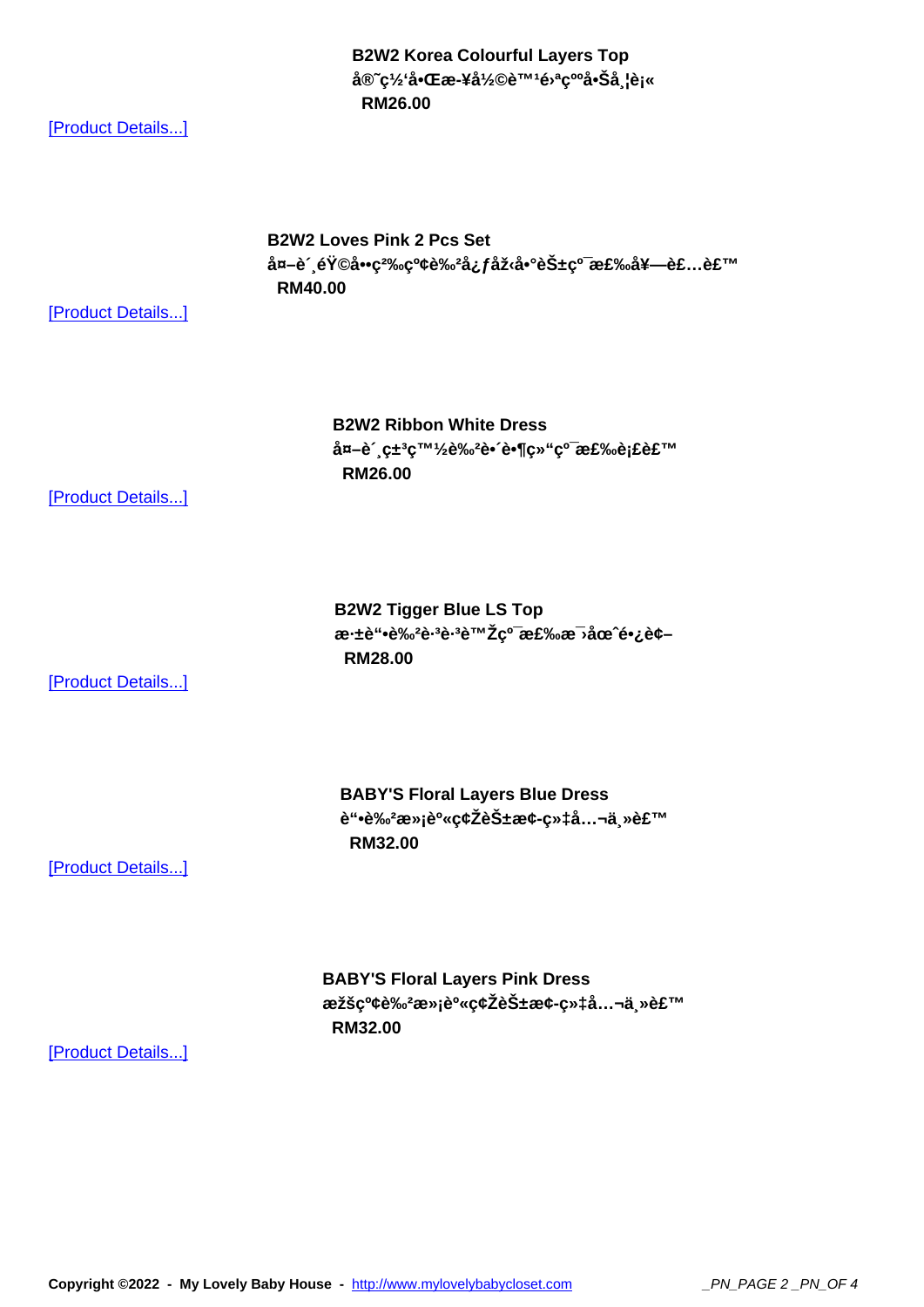**CZ«C»Ce» CZ«C-a•·eS±æc-C»ta…¬a,»et RM34.00** 

[Product Details...]

## **BOBOHOUSE Rose Grey Legging** 花ç•°è‰<sup>2</sup>立体花拉架打å‰è£¤  **RM22.00**

[Product Details...]

**BOSSINI Kids Bee Light Blue LS Hoodie Top** 彩è"•è‰<sup>2</sup>蜜èœ,å ¦å ½é•¿è¢–  **RM28.00** 

[Product Details...]

**BOSSINI Kids Bee Pink LS Hoodie Top** æžšç<sup>o</sup>¢è‰<sup>2</sup>蜜èœ,å ¦å ½é•¿è¢- **RM28.00** 

[Product Details...]

BUTTERFLY Bow Pink Top c<sup>2%</sup>oè%<sup>2</sup>é«~é¢t花è<sup>3/1</sup>é'^c»‡é•¿è¢- **RM28.00** 

[Product Details...]

**BUTTERFLY Chiffon Dress å'-å•jè‰<sup>2</sup>裙å-• RM28.00** 

[Product Details...]

**BUTTERFLY Polkadots Blue Dress**  $\varsigma^{\text{TM1}}$ /<sub>2</sub>è‰<sup>2</sup>ς,1ς,1啰花仿ς‰≀ä»"å...¬ä<sub>.</sub>»è£™  **RM28.00** 

**Copyright ©2022 - My Lovely Baby House -** http://www.mylovelybabycloset.com \_PN\_PAGE 3 \_PN\_OF 4